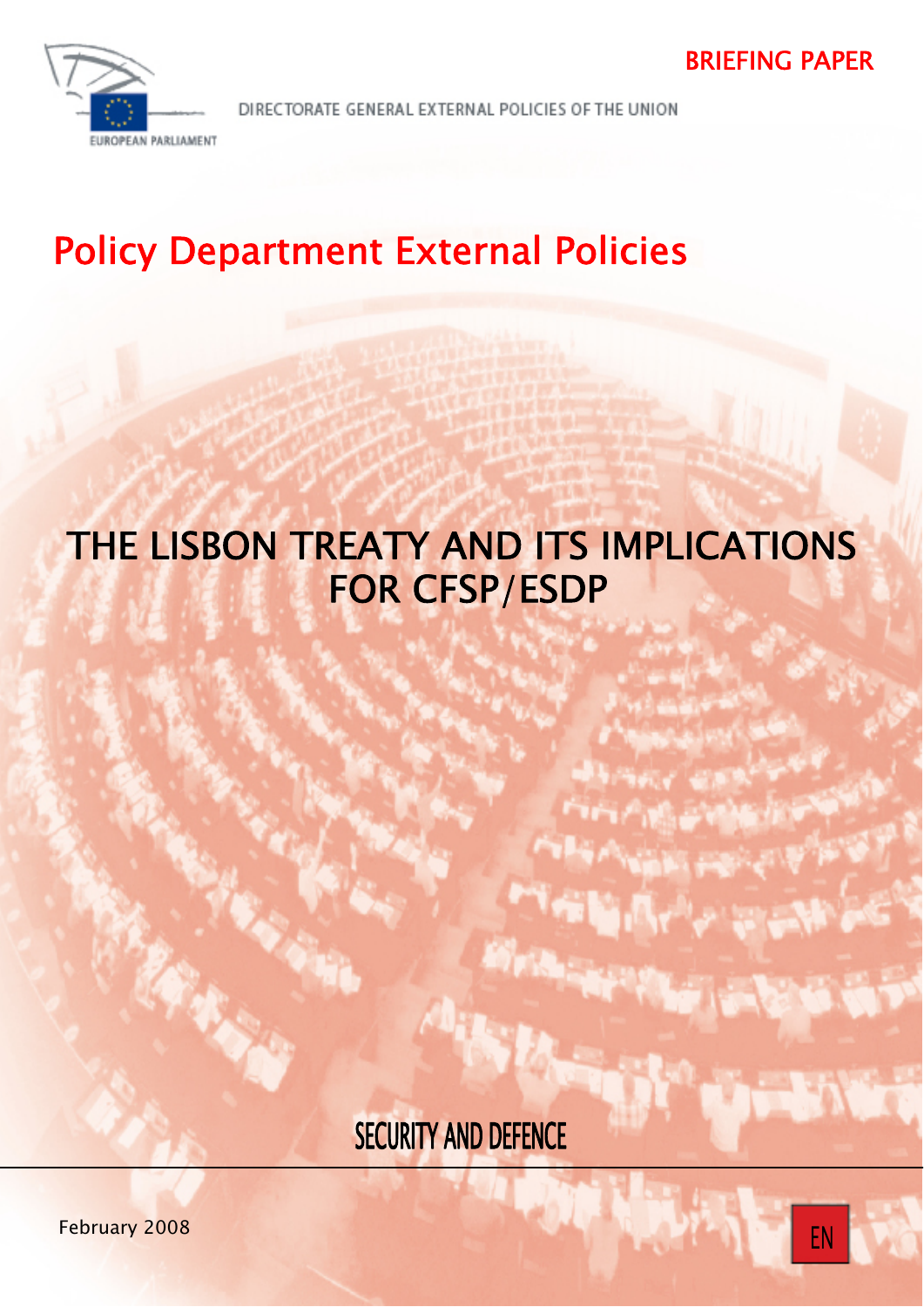

EBPOΠΕЙСКИ ПАРЛАМЕНТ PARLAMENTO EUROPEO EVROPSKÝ PARLAMENT EUROPA-PARLAMENTET EUROPÄISCHES PARLAMENT EUROOPA PARLAMENT EYPOITAÏKO KOINOBOYAIO EUROPEAN PARLIAMENT PARLEMENT EUROPÉEN PARLAIMINT NA HEORPA PARLAMENTO EUROPEO EIROPAS PARLAMENTS EUROPOS PARLAMENTAS EURÓPAI PARLAMENT IL-PARLAMENT EWROPEW EUROPEES PARLEMENT PARLAMENT EUROPEJSKI PARLAMENTO EUROPEU PARLAMENTUL EUROPEAN EURÓPSKY PARLAMENT EVROPSKI PARLAMENT EUROOPAN PARLAMENTTI EUROPAPARLAMENTET

### **DIRECTORATE-GENERAL FOR EXTERNAL POLICIES OF THE UNION DIRECTORATE B - POLICY DEPARTMENT -**

## **The Lisbon Treaty and its implications for CFSP/ESDP**

Any opinions expressed in this document are the sole responsibility of the author and do not necessarily represent the official position of the European Parliament.

**DGExPo/B/PolDep/Note/2008\_014 February 2008** 

 **EN**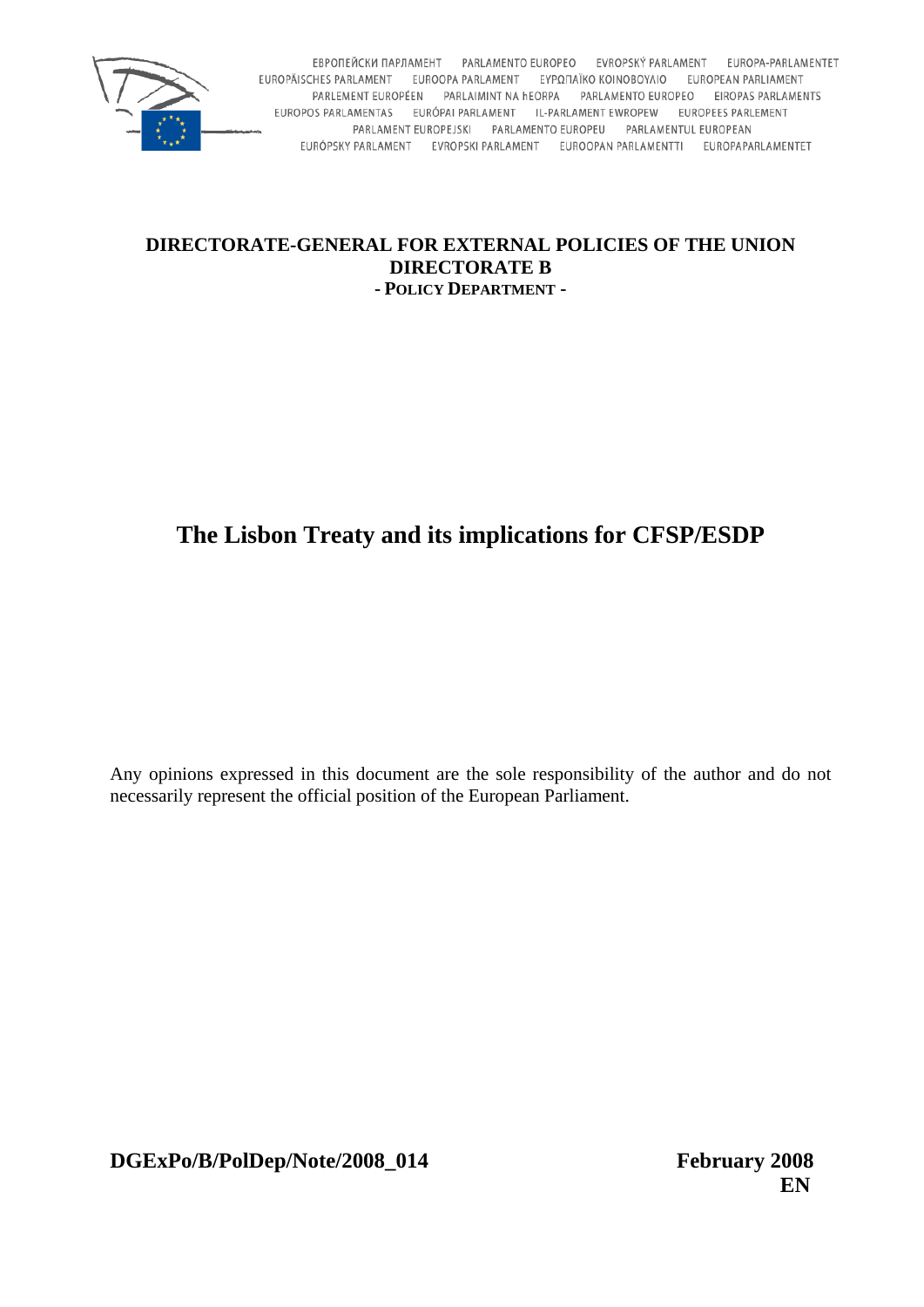This briefing was requested by the European Parliament's Subcommittee on Security and Defence.

It is published in the following language: English

Author: Dr Gerrard Quille Directorate-General External Policies Policy Department

gerrard.quill[e@europarl.europa.eu](mailto:levente.csaszi@europarl.europa.eu)

Manuscript completed in February 2008

Copies can be obtained through: E-mail: [xp-poldep@europarl.europa.eu](mailto:xp-poldep@europarl.europa.eu)

Brussels, European Parliament, 4 February 2008

Reproduction and translation, except for commercial purposes, are authorised, provided the source is acknowledged and provided the publisher is given prior notice and supplied with a copy of the publication.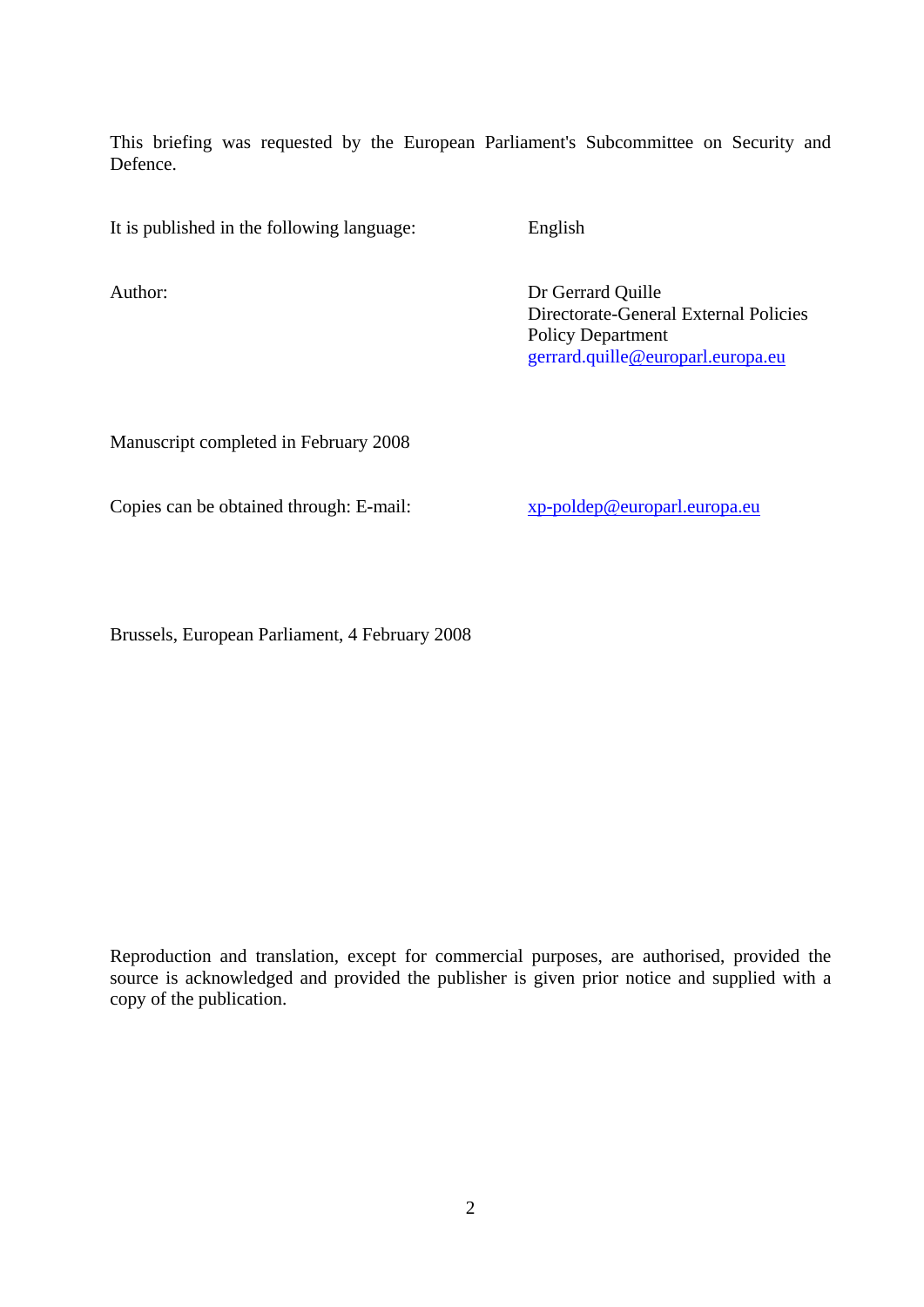## **The Lisbon Treaty and its implications for CFSP/ESDP**

On 19th October 2007 in Lisbon, Member States agreed upon the text of the *"Draft Treaty Amending the Treaty on European Union and the Treaty Establishing the European Community"* henceforth known as the *Lisbon Treaty*. The new Lisbon Treaty was formally signed by the Heads of State and Government at the European Council on 13 December 2007. This is the latest step in ongoing efforts to reform the institutions of the European Union as launched in February 2002 with the European Convention and that continued with the ill-fated Constitutional Treaty.

The principles of the Union's external action are set out in article 10A and are described as those which *"have inspired its own creation, development and enlargement, and which it seeks to advance in the wider world: democracy, the rule of law, the universality and indivisibility of human rights and fundamental freedoms, respect for human dignity, the principles of equality and solidarity, and respect for the principles of the United Nations and the Charter of international law.*<sup>"</sup> The Union will conduct policy in this area (article [1](#page-3-0)2) by defining general guidelines and adopting decisions (the latter incorporates the previous distinction between common strategies, common positions and joint actions).

A new and detailed section entitled "Provisions on the Common Foreign and Security Policy (CSDP)" essentially brings the European Security and Defence Policy (ESDP) and all its developments since the Cologne European Council in 1999 within the Treaty framework. The new CSDP is described as an integral part of the CFSP and can draw upon civilian and military assets to carry our missions outside the Union for *"peace-keeping, conflict prevention and strengthening international security in accordance with the principles of the United Nations Charter."*

In response to criticism about the lack of flexibility in the CFSP budget, a new Decision (article 28) will be adopted (after consulting the European Parliament) setting out procedures for "guaranteed rapid access" to the Union's budget and a new "start up fund" (adopted by QMV) for tasks not charged to the Union's budget (e.g. military crisis management, defence related spending, or procurement of military/defence-related goods by third states) is introduced. This "start up fund" will be made up of Member States' contributions (much like the current Athena mechanism).

The Union now acquires *legal personality* (article 46A) in external relations and the pillar structure disappears with the new High Representative charged with the important role of ensuring coherence between EU institutions and between the institutions and Member States. Whilst *enhanced cooperation* (title IV, article 10) is now extended across all areas of the Treaty (now requiring at least 9 Member States), however the articles referring to CFSP and in particular the Common Security and Defence Policy reiterate the norm of taking decisions by unanimity (except within permanent structured cooperation - see below) as well as underlining that this is an area where legislation is excluded.

The key innovations in the area of foreign affairs and defence followed those introduced in the Constitutional Treaty but with the title "Union Minister for Foreign Affairs" being replaced by a

1

<span id="page-3-0"></span><sup>&</sup>lt;sup>1</sup> For all references to the articles of the Lisbon Treaty in this paper see: OJ 2007/C 306/01, *Treaty of Lisbon amending the Treaty on European Union and the Treaty establishing the European Community, signed at Lisbon, 13 December 2007*, Volume 50, 17 December 2007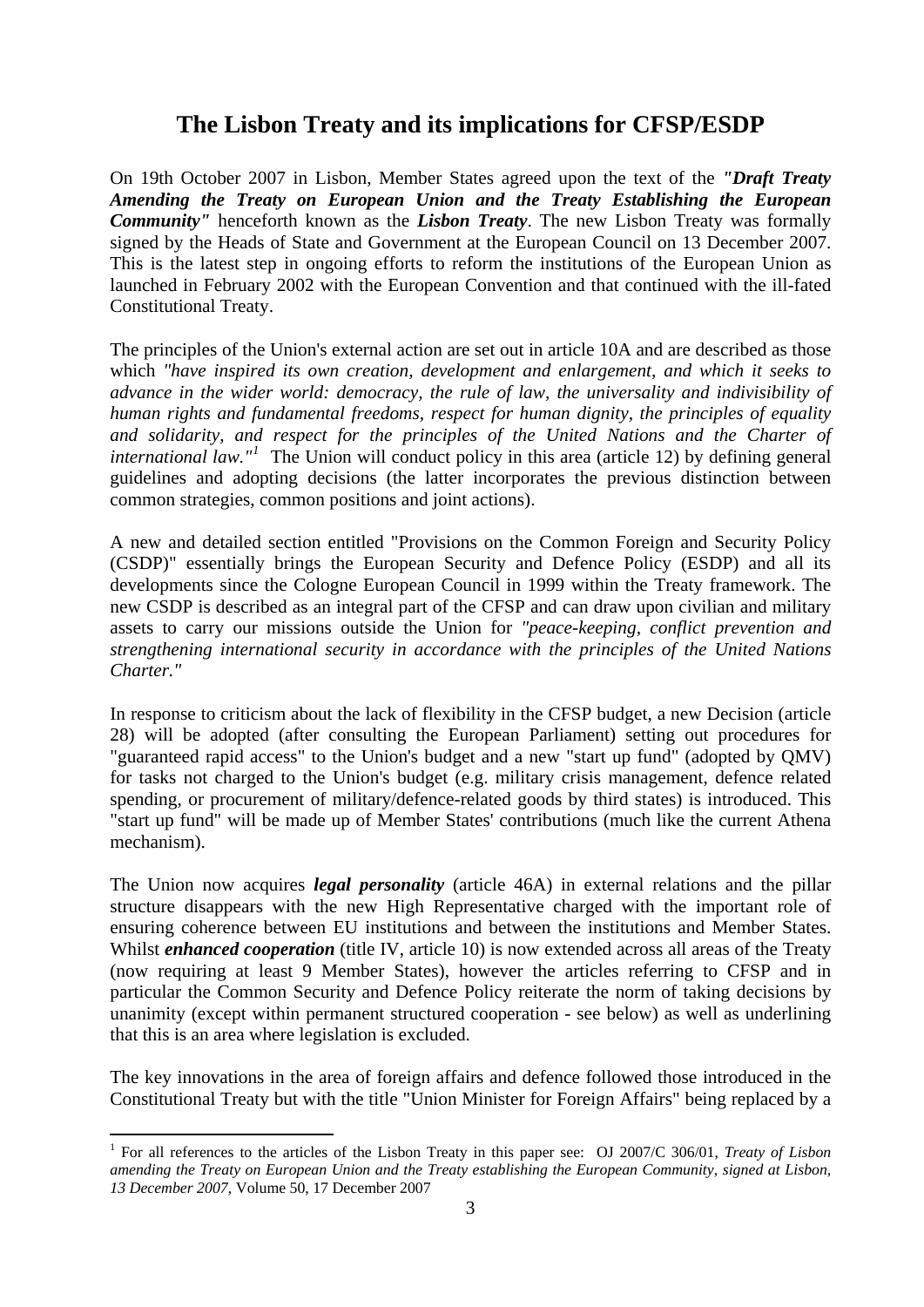new *High Representative for Foreign Affairs and Security Policy*. The upgraded High Representative for Foreign Affairs and Security Policy will be double-hatted as a Vice President of the European Commission and will be supported by a *European External Action Service* (which effectively overcomes the existing pillar I and pillar II structure and incorporates a role for Member States diplomats). The European External Action Service (article 13A) will consist of personnel from the Council General Secretariat, the Commission and seconded staff from national diplomatic services. The inclusion of the latter will be important in fulfilling the EEAS dual mandate of supporting the High Representatives and in working "in cooperation with the diplomatic services of the Member States". The modalities, structure and indeed make-up of the EEAS is currently being worked out by the Council and Commission services and Member States as agreed by the Lisbon Treaty (Declaration [1](#page-4-0)5).<sup>1</sup>

The Lisbon Treaty also confirms the job description of the High Representative for Foreign Affairs and Security Policy whereby Article 9E sets out that the HR will conduct the CFSP and will be appointed, with the agreement of the President of the Commission, by Qualified Majority Voting (QMV). The HR shall chair the Foreign affairs Council and be one of the Vice-Presidents of the Commission (thereby charged with delivering greater consistency and coordination).

As a Vice-President of the Commission, *the European Parliament extends its role over the High Representative* both in requiring its consent on the appointment (article 9D paragraph 6 and 8) of the whole Commission and in his/her dismissal through the censure procedure for the whole Commission (Article [2](#page-4-1)01.2 Treaty on the Functioning of the European Union - TFEU).<sup>2</sup> The High Representative is expected to reinforce recent trends towards greater policy coherence (in formulation and implementation) between the two pillars. As a Vice-President in the Commission he/she is also expected to defend the Commission's interests in the Council but several references, in particular to the Commission's right to be *fully associated* (Treaty on European Union article 18.4) have now been deleted. Many such examples will have to be examined in more detail because an amended article 15a could, perhaps be interpreted more positively, stating that *"Any Member State, the High Representative of the Union for Foreign affairs and Security Policy, or the High Representative with the Commission's support, may refer any question relating to the common foreign and security policy to the Council".* The Commission is also an integral part of the concept for a European External Action Service.

A further complication in institutional and personal relations is created by the *new permanent President of the Council* (article 9B) who will Chair the European Council (article 9B.6) and more noteworthy shall (article 9B.6) *"at his or her level and in that capacity, ensure the external representation of the Union on issues concerning its common foreign and security policy, without prejudice to the powers of the High Representative of the Union for Foreign affairs and Security Policy".* It will be interesting to see how in practice the relationship between the High Representative (chairing the Foreign Affairs Council) and the President will work to achieve a coherent division of labour, e.g. who would lead in negotiations on behalf of the UN and EU-3 with Iran over the current nuclear crisis?

1

<span id="page-4-0"></span><sup>&</sup>lt;sup>1</sup> For several interesting and speculative expert views on how the EEAS may look and operate see: The EU Foreign Service: how to build a more effective common policy", EPC Working Paper No. 28, November 2007.

<span id="page-4-1"></span> $2$  Article 9e states: that the High Representative is to be appointed by the European Council, acting by a qualified majority, with the agreement of the President of the Commission (Article 9e: 1); in such a role he/she will (Article 9e:.3) preside over the Foreign Affairs Council; he/she will (article 9e:4) also be one of the Vice-Presidents of the Commission and as such be "bound by Commission procedures to the extent that this is consistent" with this article.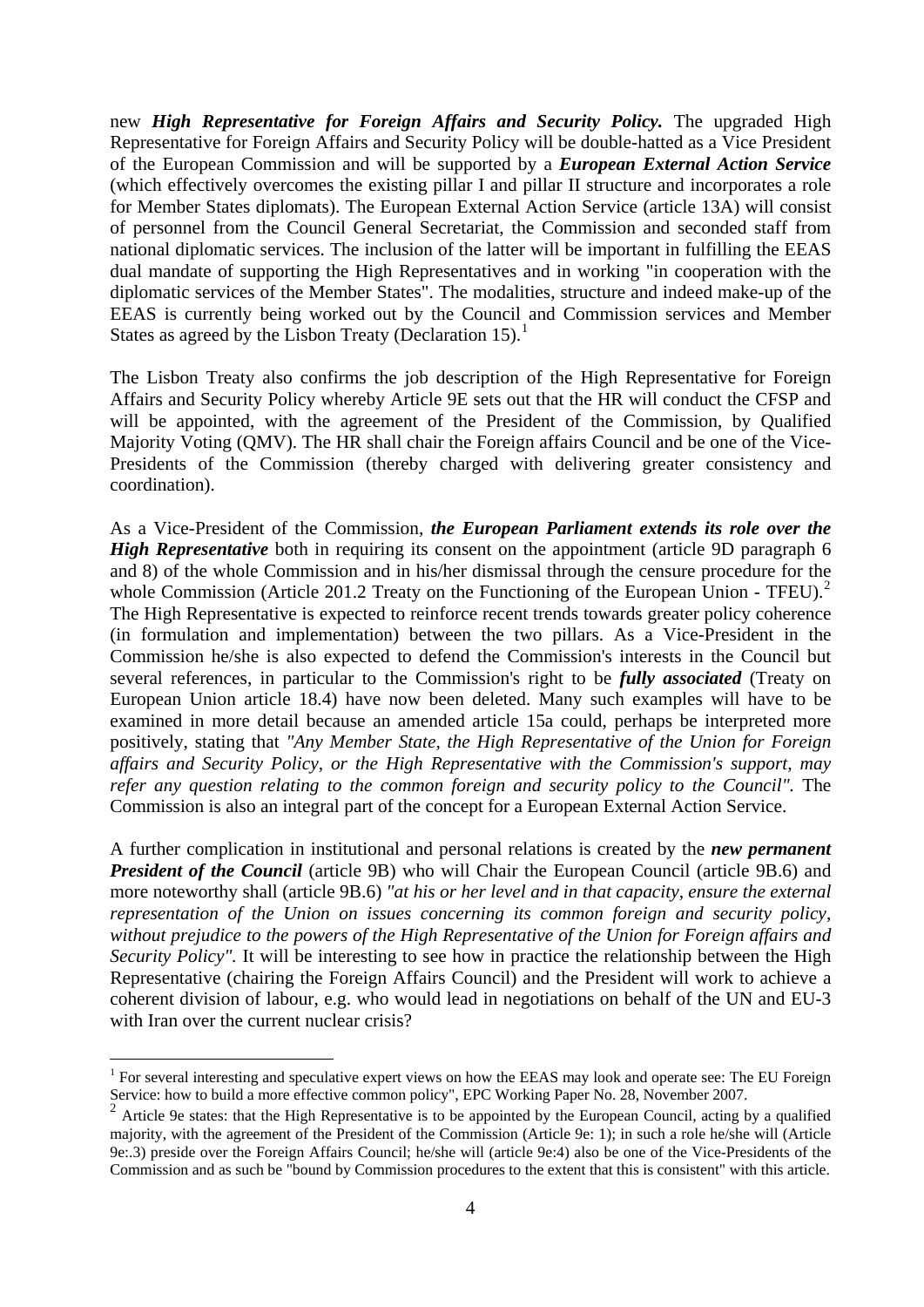The new permanent President (article 9B.5 states this position can be held for a two and half year term renewable once i.e. a maximum of five years) will also provide the European Parliament with a report after each meeting of the European Council. The High Representative, who will Chair the Political and Security Committee, will become a more regular visitor (article 21) to the European Parliament where he/she will "regularly consult" the European Parliament on the main aspects and basic choices of CFSP and CSDP "...and inform it of how those policies evolve". It also remains to be seen how the Foreign Minister and Head of State of the rotating Presidency (which ends in the area of CFSP but continues in other council formations) will come before the European Parliament (respective bodies i.e. Plenary and AFET) under the new treaty.

The Lisbon Treaty reconfirms the Amsterdam commitment on the progressive framing of a common Union defence policy which could lead to a common defence when the European Council so decides, but it added the caveat "acting unanimously" (article 28A.2). The additional caveat may be an additional attempt to dissuade the use of enhanced cooperation (now requiring 9 member states) which is applicable in all areas of the Treaty including CFSP. Nevertheless the norm of unanimity and the exclusion of legislative acts (article 15b) in CFSP area may indicate that unanimity will remain the rule. The scope and range of the Petersberg Tasks have been extended (article 28B) although in a similar vein to that already agreed at the Thessaloniki European Council and under the Headline Goal 2010.

#### **Extension of the "Petersberg Tasks"**

The Treaty on European Union which introduced the "Petersberg Tasks" in the Amsterdam Treaty refers to tasks including:

*"...humanitarian and rescue tasks, peacekeeping tasks and tasks of combat forces in crisis management, including peacemaking".* 

Whereas their extension under the Headline Goal 2010 endorsed by the June 2004 European Council refers to tasks including:

*"...humanitarian and rescue tasks, peace-keeping tasks, tasks of combat forces in crisis management, including peacemaking. As indicated by the European Security Strategy this might also include joint disarmament operations, the support for third countries in combating terrorism and security sector reform".* 

The "Petersberg Tasks" according to article 28 B of the Lisbon Treaty refer to tasks including:

*"...joint disarmament operations, humanitarian and rescue tasks, military advice and assistance tasks, conflict prevention and peace-keeping tasks, tasks of combat forces in crisis management, including peace-making and post-conflict stabilisation. All these tasks may contribute to the fight against terrorism, including by supporting third countries in combating terrorism in their territories."* 

The same article (28B.2) reiterates (article 28A.4) that all such specified tasks are to be defined, and the launch adopted, by Decision of the European Council. Rather than the Political and Security Committee overseeing such tasks as set out in the Nice Treaty it will be the High Representative *"acting under the authority of the Council and in close contact with the Political and Security Committee, [that] shall ensure coordination of the civilian and military aspects of*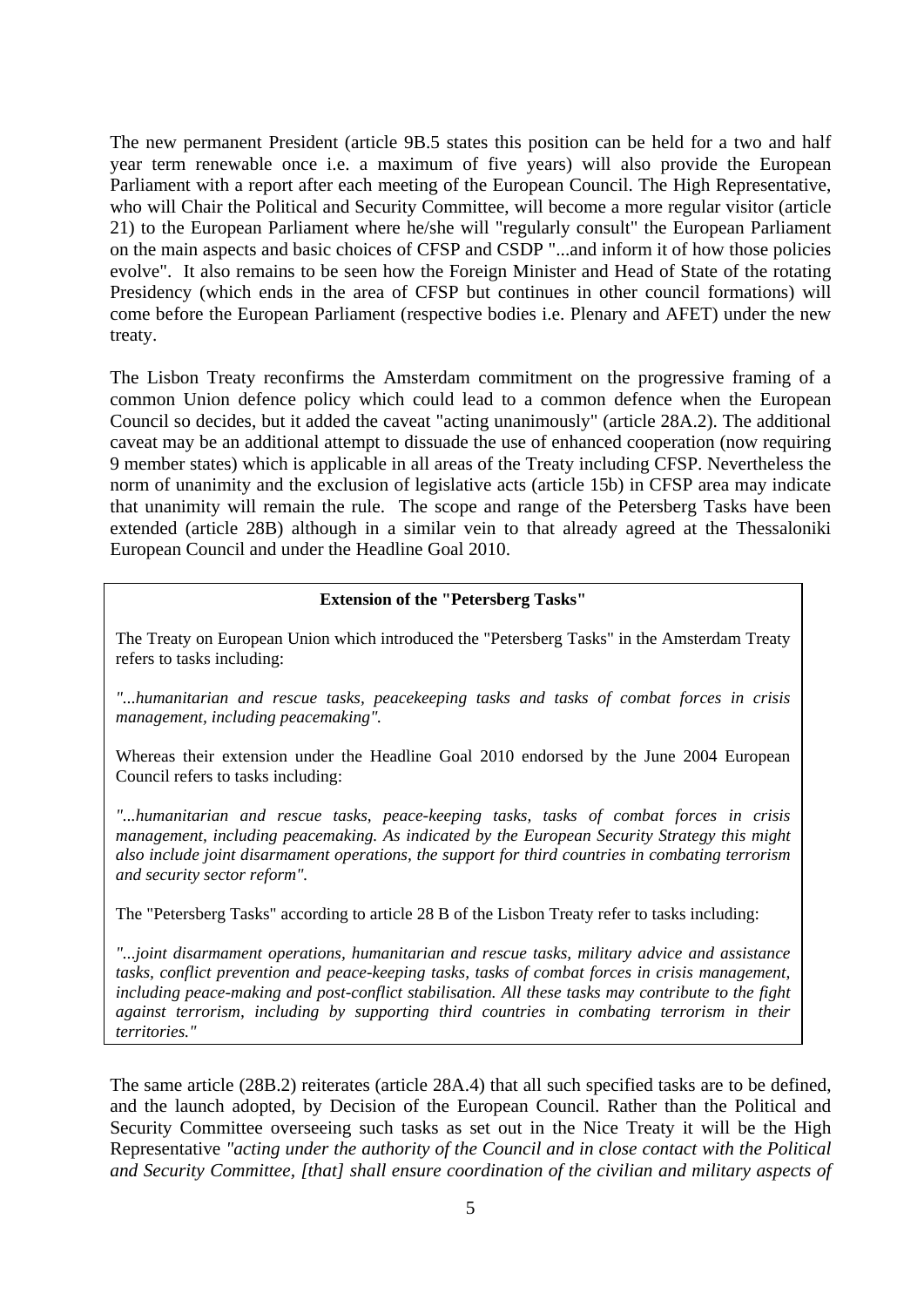*such tasks".* Therefore the PSC remains the main deliberative and preparatory body for the CSDP but the HR (Chairing the PSC and principle coordinator of civilian and military instruments), with a more prominent role perhaps now becomes the linchpin.

There is a specific reference (article 28A.3) to making available military and civilian (including multinational forces) capabilities for the implementation of the Common Security and Defence Policy. This paragraph essentially incorporates ESDP (a term which has never existed in the text of the Treaties) in a more transparent and detailed manner and within the text of the Treaty under the new heading Common Security and Defence Policy. Similarly the European Defence Agency (EDA) which shall oversee the capability definition and development process including having the aim to "strengthen the industrial base of the defence sector" and its "participat[ion] in defining a European capabilities and armaments policy" (article 28A.3 and 28D). The last reference to an armaments policy establishes an idea promoted by France (at the 2003 Tervuren Summit in the form of an *Armaments Agency*) but strongly resisted by the UK who championed the EDA as a *capability development agency* (thus bringing all the proposals from Tervuren into the Treaty/Headline Goal framework except the innovative but still not implemented "EUFAST" force which would have created a standby force for humanitarian relief operations).

Article 28A.4 confirms the established rule and practice of *"unanimity"* in defence matters with the statement that *"Decisions relating to the common security and defence policy, including those initiating a mission as referred to in this Article, shall be adopted by the Council acting unanimously....".* The second clause in that sentence states that such a unanimous decision will be taken *"on a proposal from the High Representative of the Union for Foreign Affairs and Security Policy or an initiative from a Member State".* Furthermore, the final sentence in the paragraph offers hope of grater coherence across the instruments and Member States of the Union whereby *"The High Representative may propose the use of both national resources and Union instruments, together with the Commission where appropriate".* This helps improve long standing questions about leadership and transparency in decision making.

The next sub-paragraph (article 28A.5) foresees the delegation of a "task" within the Union framework (e.g. an EU mission based upon a unanimous decision) to a "group of member states". Although it is not stated, this could be in the form of a multinational force or EU Battlegroup (as the Union does not have a standing army). This delegation to a group is different from perhaps the most important innovation in the defence area, that of permanent structured cooperation which is introduced in two articles (article 28A.6 and 28E) but elaborated in a specific protocol on permanent structured cooperation.

It is the first time that the term Permanent Structured Cooperation has been introduced into the treaties and although many questions remain about its eventual use (or similarities to enhanced cooperation), we are provided with a number of precise details including the general proposition that it (article 28A.6) would allow those Member States "whose military capabilities fulfil higher criteria and which have made more binding commitments to one another in this area with a view to the most demanding missions shall establish permanent structured cooperation within the Union framework".

The procedure (article 28E) for adopting Permanent Structured Cooperation by Council Decision foresees "...qualified majority voting after consulting the High Representative". Other uses of QMV or unanimity amongst participating states are foreseen "within the framework of permanent structured cooperation" but "unanimity" still remains the baseline for all Decisions referring to the launch of a mission (article 28A.4) or the expanded Petersberg Tasks (article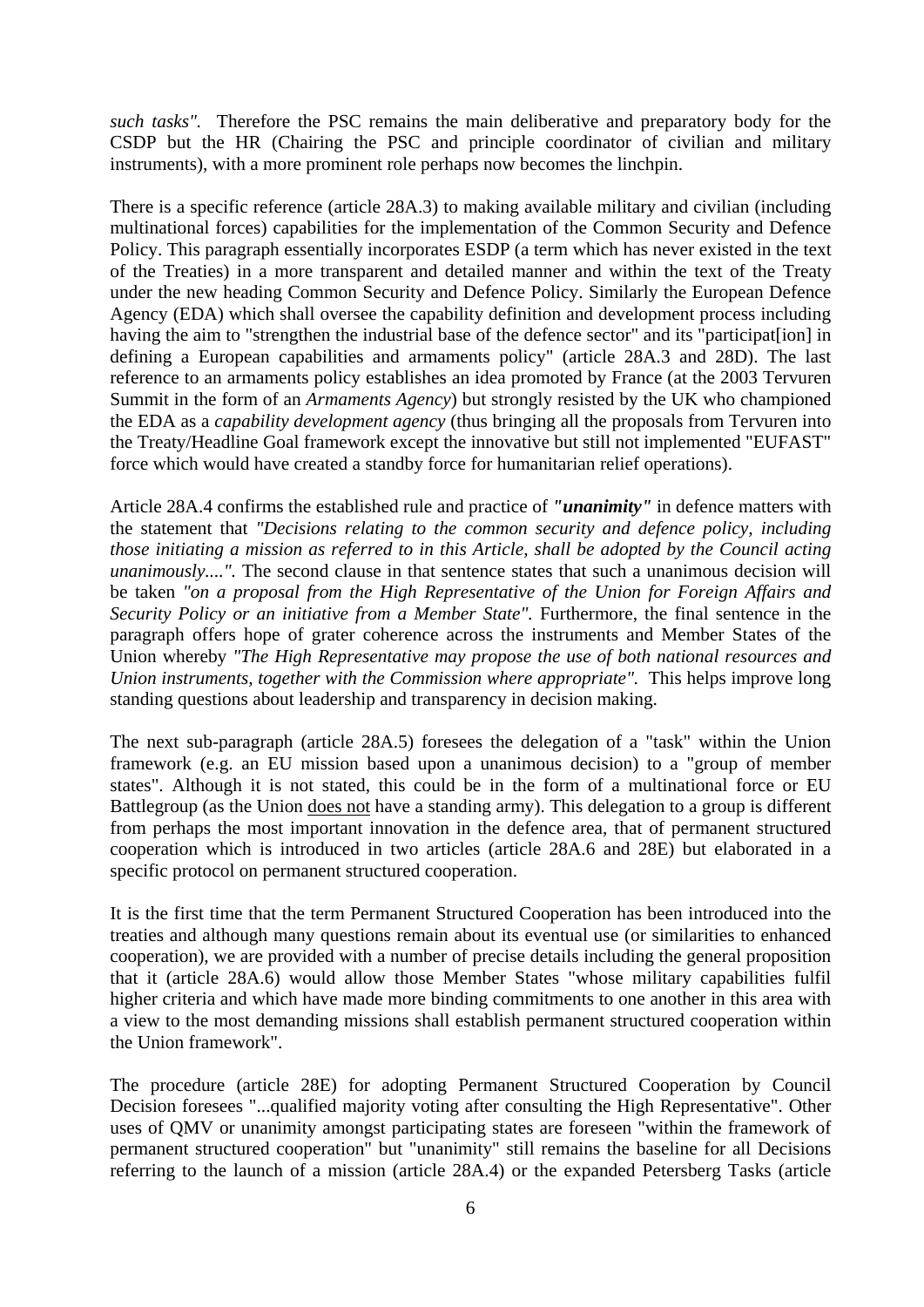28B). This may reassure those worried that a group within permanent structured cooperation will launch a mission on their own accord on behalf of the EU. However, those same Member States could lead an *ad hoc* mission outside the framework of the EU i.e. launch an operation without an EU mandate/decision.

More specific details on what is meant by "higher criteria" and "more binding commitments" is set out in a specific protocol. Article 1 of the protocol states that permanent structured cooperation shall be open to any Member State which undertakes to proceed more intensively to develop its defence capacities in multinational forces, in the main European equipment programmes, and in the activity of the European Defence Agency (EDA). Furthermore it incorporates the (Headline Goal 2010) Battlegroup Concept in that it is open to those that have the capacity to supply by 2010 at the latest, either at national level or as a component of multinational force groups, targeted combat units for the missions planned with support elements including transport and logistics and that can be deployed within a period of 5 to 30 days and sustainable for 30 to 120 days.

Article 2 states that to achieve these objectives Member States participating in permanent structured cooperation shall cooperate to achieve approved objectives concerning the level of investment expenditure on defence equipment, and regularly review these objectives in the light of the security environment and of the Union's international responsibilities. They shall also bring their defence apparatus into line with each other as far as possible, particularly by harmonising the identification of their military needs, by pooling and, where appropriate, specialising their defence means and capabilities, and by encouraging cooperation in the fields of training and logistics. In addition they shall take concrete measures to enhance the availability, interoperability, flexibility and deployability of their forces, in particular by identifying common objectives regarding the commitment of forces, including possibly reviewing their national decision-making procedures. They shall work together to make good the shortfalls perceived (and without prejudice to commitments in NATO) in the framework of the "Capability Development Mechanism". Finally they shall also take part, where appropriate, in the development of major joint or European equipment programmes in the framework of the European Defence Agency. The EDA will play an important role (Article 3) in evaluating the performance of Member States' commitment to permanent structured cooperation.

For the moment the specific criteria to be evaluated remain undefined. Instead we are presented with a description of the "EU capability development methodology" which has, since the 2001 Laeken European Council, placed an emphasis upon "voluntary-bottom up" commitments of Member States (to existing initiatives - Headline Goals, shortfalls and procurement) rather than setting "top down" targets requiring national adjustments (such as setting for example a target of 2% of GDP for defence spending - as recently proposed by Pierre Lellouche in *Le Figaro* 31 January 2008 - or to commit 25% within existing defence budgets for Research and Development). The ambition of Member States i.e. to continue the incremental process set in train at Laeken or to set targets for needed structural reform of the defence sector, will only become clearer after ratification when proposals come forward (such as that expected by Spain).

Two other notable changes are the introduction of a *mutual assistance article* (article 28A.7) which *reads* like a *mutual defence clause* in that it states "if a Member State is the victim of armed aggression on its territory, the other Member States shall have towards it an obligation of aid and assistance by all the means in their power...". This reminds us of questions raised during the European Convention on whether the EU should have its own mutual defence clause *a la*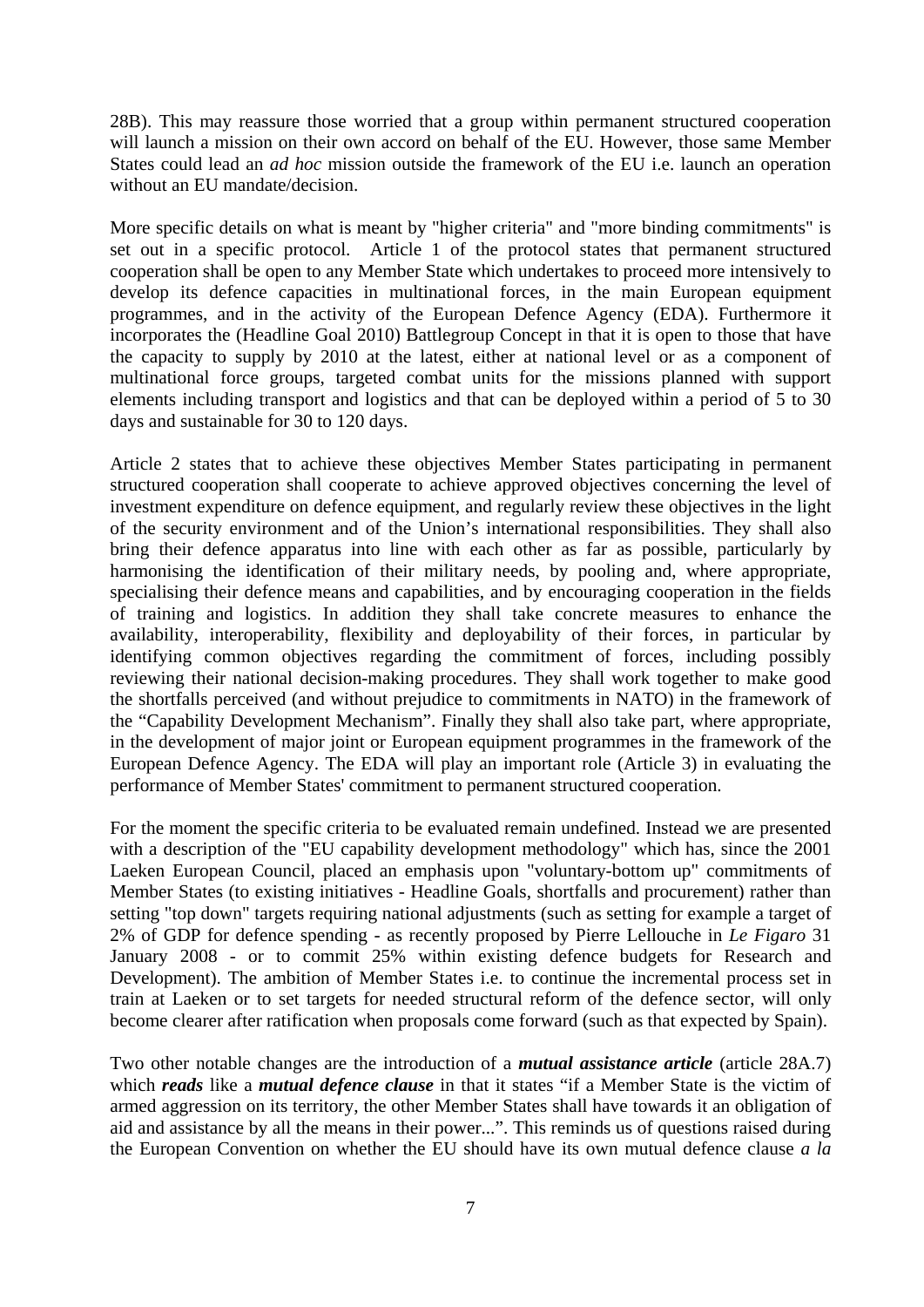NATO and on the fate of the modified 1954 Brussels Treaty and the remaining cell at the Western European Union.

### **The Lisbon Treaty and Mutual Defence**

The full text of the Lisbon Treaty's mutual assistance article (article 28A.7) states that:

*"if a Member State is the victim of armed aggression on its territory, the other Member States shall have towards it an obligation of aid and assistance by all the means in their power, in accordance with Article 51 of the United Nations Charter. This shall not prejudice the specific character of the security and defence policy of certain Member States.* 

*Commitments and cooperation in this area shall be consistent with commitments under the North Atlantic Treaty Organisation, which, for those States which are members of it, remains the foundation of their collective defence and the forum for its implementation".* 

This can be compared to that of article V of the 1954 modified Brussels Treaty which states that:

*"If any of the High Contracting Parties should be the object of an armed attack in Europe, the other High Contracting Parties will, in accordance with the provisions of Article 51 of the Charter of the United Nations, afford the Party so attacked all the military and other aid and assistance in their power"*.

There are striking similarities in the first part of the Lisbon Treaty text with that of the modified Brussels Treaty. This is not an accident if one recalls that the Lisbon Text (as discussed in the context of the 2004 IGC) was designed to satisfy three groups of states:

 **those seeking a mutual defence commitment** which could be satisfied with the part of the article stating that *"if a Member State is the victim of armed aggression on its territory, the other Member States shall have towards it an obligation of aid and assistance by all the means in their power, in accordance with Article 51 of the United Nations Charter.";*

 **those seeking to protect their traditional neutral status** (such as Ireland, Austria and Sweden) which could be satisfied with the clause "*This shall not prejudice the specific character of the security and defence policy of certain Member States"; and* 

 **those wanting to ensure that the article would not undermine NATO** which could be satisfied with the reminder that "*Commitments and cooperation in this area shall be consistent with commitments under the North Atlantic Treaty Organisation, which, for those States which are members of it, remains the foundation of their collective defence and the forum for its implementation".* 

Most observers agree that the Lisbon Treaty formula matches the guarantee of the Brussels Treaty and goes beyond it with a reference to NATO. This point was reflected in the debates in the Convention on the Future of Europe and in questions raised about the further need for the modified 1954 Brussels Treaty.

There is also a *mutual solidarity clause* (Title VII, article 188R TFEU) which has essentially been introduced in the form of a Declaration set out in European Council conclusions on 25 and 26 March 2004 following the terrorist attack in Madrid.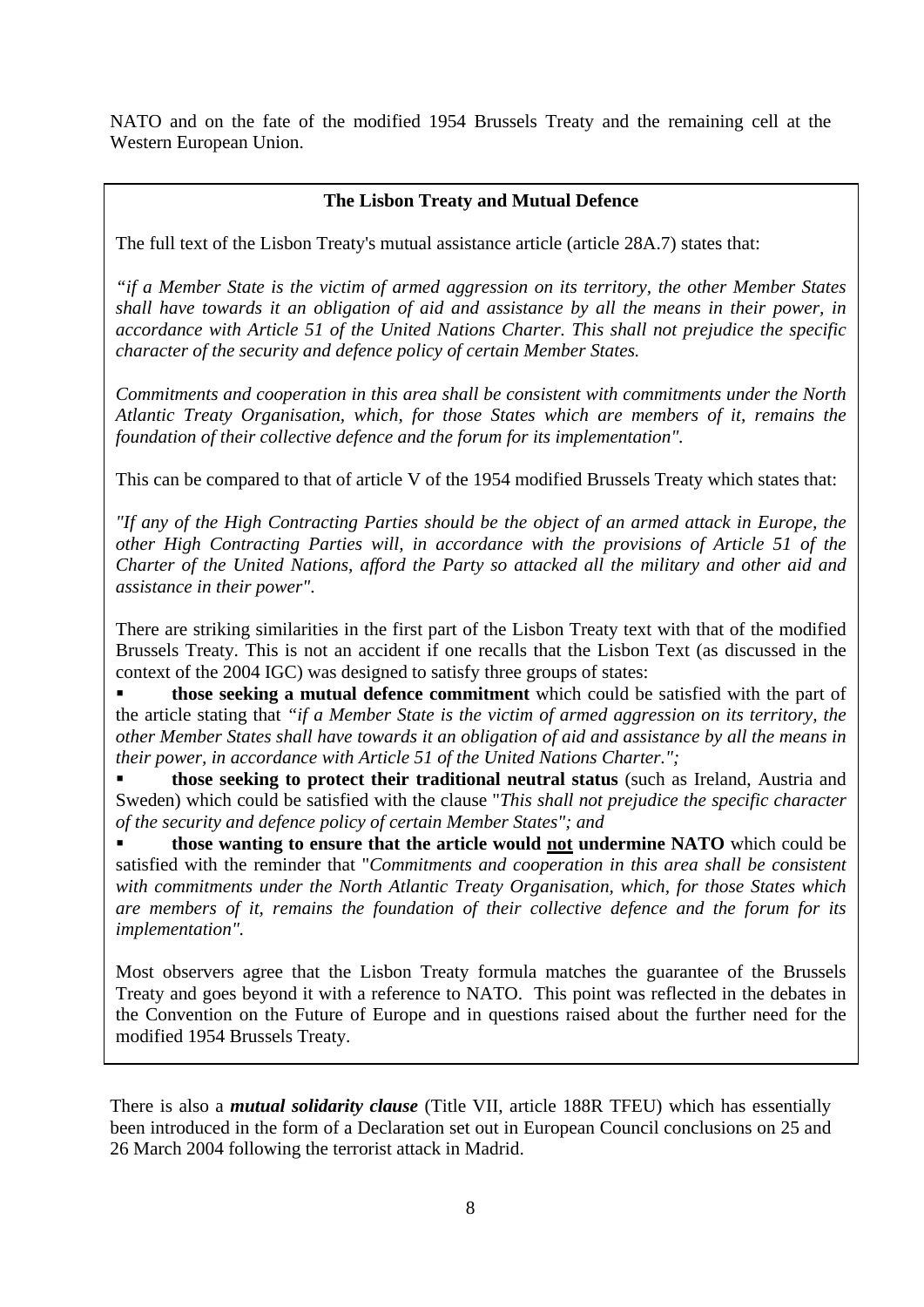#### **Solidarity Clause**

European Council, Presidency Conclusions, 25 and 26 March 2004 Declaration on Terrorism which included the incorporation of "the spirit of the Solidarity Clause contained in Article 42 of the draft Constitution for Europe".

The *declaration* states that:

"We, the Heads of State or Government of the Member States of the European Union, and of the States acceding to the Union on 1 May, have declared our firm intention as follows:

In the spirit of the solidarity clause lain down in Article 42 of the draft Treaty establishing a Constitution for Europe, the Member States and the acceding States shall accordingly act jointly in a spirit of solidarity if one of them is the victim of a terrorist attack. They shall mobilise all the instruments at their disposal, including military resources to:

prevent the terrorist threat in the territory of one of them,

protect democratic institutions and the civilian population from any terrorist attack,

 assist a Member State or an acceding State in its territory at the request of its political authorities in the event of a terrorist attack.

It shall be for each Member State or acceding State to the Union to choose the most appropriate means to comply with this solidarity commitment towards the affected State."

Whereas the *Lisbon Treaty Solidarity Clause* (Title VII, article 188R) states that:

1. "The Union and its Member States shall act jointly in a spirit of solidarity if a Member State is the object of a terrorist attack or the victim of a natural or man-made disaster. The Union shall mobilise all the instruments at its disposal, including the military resources made available by the Member States, to:

(a) – prevent the terrorist threat in the territory of the Member States;

– protect democratic institutions and the civilian population from any terrorist attack;

 – assist a Member State in its territory, at the request of its political authorities, in the event of a terrorist attack;

(b) assist a Member State in its territory, at the request of its political authorities, in the event of a natural or man-made disaster.

2. Should a Member State be the object of a terrorist attack or the victim of a natural or man-made disaster, the other Member States shall assist it at the request of its political authorities. To that end, the Member States shall coordinate between themselves in the Council.

3. The arrangements for the implementation by the Union of the solidarity clause shall be defined by a decision adopted by the Council acting on a joint proposal by the Commission and the High Representative of the Union for Foreign Affairs and Security Policy. The Council shall act in accordance with Article 15b(1) of the Treaty on European Union where this decision has defence implications. The European Parliament shall be informed.

For the purposes of this paragraph and without prejudice to Article 207, the Council shall be assisted by the Political and Security Committee with the support of the structures developed in the context of the common security and defence policy and by the Committee referred to in Article 61 D; the two committees shall, if necessary, submit joint opinions.

4. The European Council shall regularly assess the threats facing the Union in order to enable the Union and its Member States to take effective action."